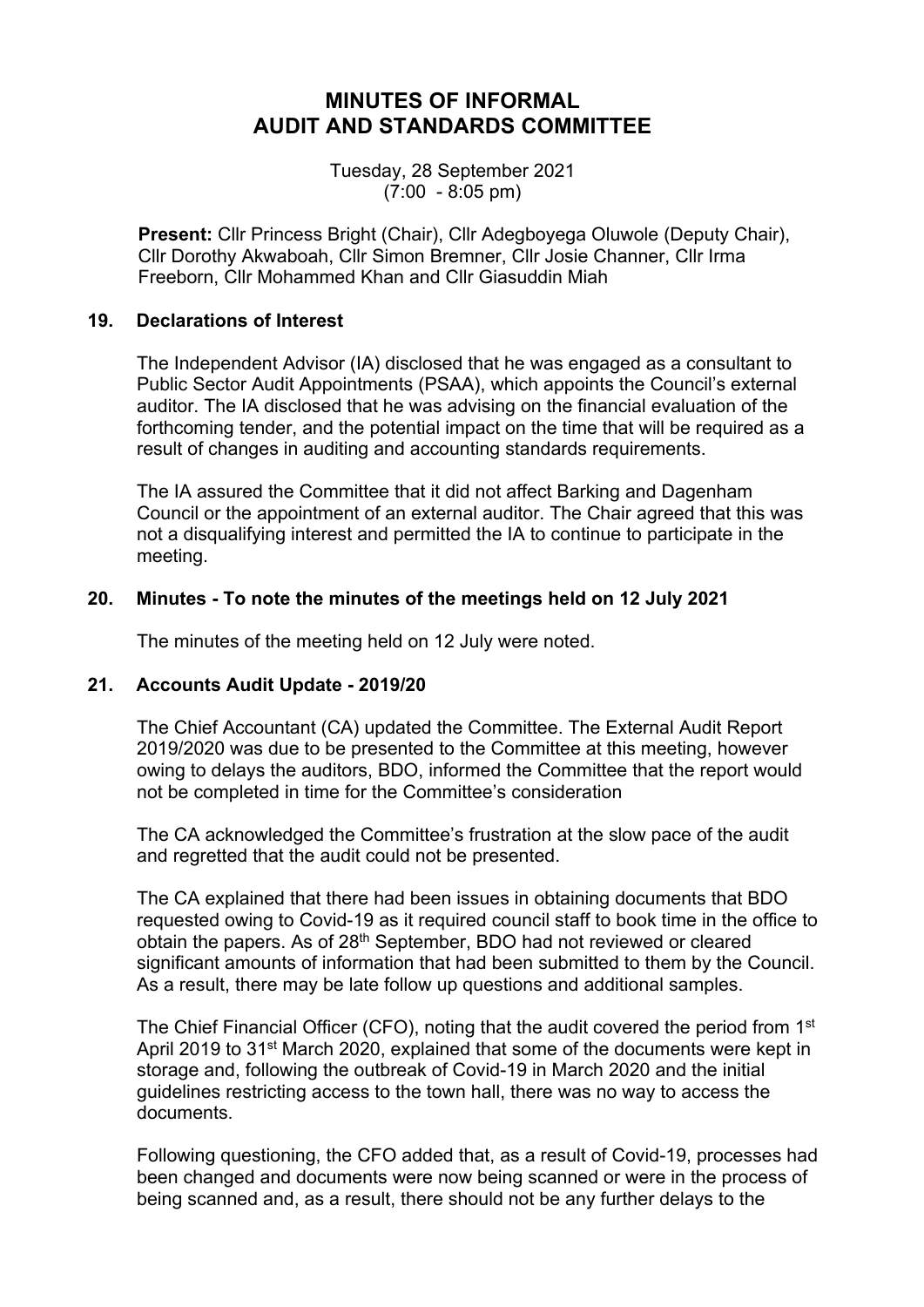provision of papers to the auditors in relation to this audit and future audits.

The CA disclosed that the partner and technical review point, that relate to the initial review points of the Councils' accounts, had only been received from BDO on 21st September. Normally, this would be provided at the beginning of the audit. However, the CA stressed that they were committed to supporting BDO in completing the audit and had no wish to delay the audit beyond October 2021.

The CA made it clear that the Council's statement of accounts for 2021 need to be audited by 31st March 2022 as the new ERP would be implemented. It was intended that the normal audit cycle would be resumed. In order to manage expectations, going forward two meetings per week would be held with auditors to ensure that any issues were quickly identified and remedied.

The Chair expressed concern that she was not promptly informed of the latest delay to the audit. The Chair also recalled that the previous reason given for the delay, during the Summer, was the prioritisation of NHS audits as well as issues with the Council providing documents on a timely basis relating in part to the Covid-19. However, the Chair noted that the CA had indicated that BDO had still not reviewed documents provided by the Council adding that the papers circulated to the Committee were not sufficiently clear on the reasons for the latest delay. The Chair sought clarification on the reason for the pause by auditors.

BDO's representatives responded that a significant amount of work had not been completed by the Council by the time BDO restarted work on the audit. The Representative stated that they had concluded in March 2021 that they had received an insufficient volume of responses to requests for working papers and queries from the Council to complete the audit within the time required before the NHS related pause. Therefore, the audit was rebooked for September/October 2021 and arrangements were made to ensure that the audit team was the same as that prior to the audit.

BDO returned to the audit in September 2021 and, during that time, the CA responded to the queries and working papers that were raised before the pause for the NHS audits. BDO intended to spend the next six to eight weeks processing the information provided by the CA and their representatives said they were committed to completing the report but cautioned that, whilst a report would be submitted to the next meeting of the Committee, it may be an update rather than a completion report. Alternatively, the completion report may still have some outstanding issues which would be addressed in subsequent meetings. BDO representatives said that some information requests were outstanding and that, when provided, would require additional time to respond. BDO representatives cautioned that, though they aimed to complete most of the audit, they could not give a definitive undertaking in relation to deadlines but would endeavour to complete as much of the audit as soon as possible.

Responding to BDO representatives, the CA said that the Committee should assume that it was unlikely that BDO would be able to complete the full report by the next scheduled meeting. The Chair indicated that the meeting scheduled for 20<sup>th</sup> October was to enable the presentation of the report and that if it was not ready by that date it should be rescheduled to early November.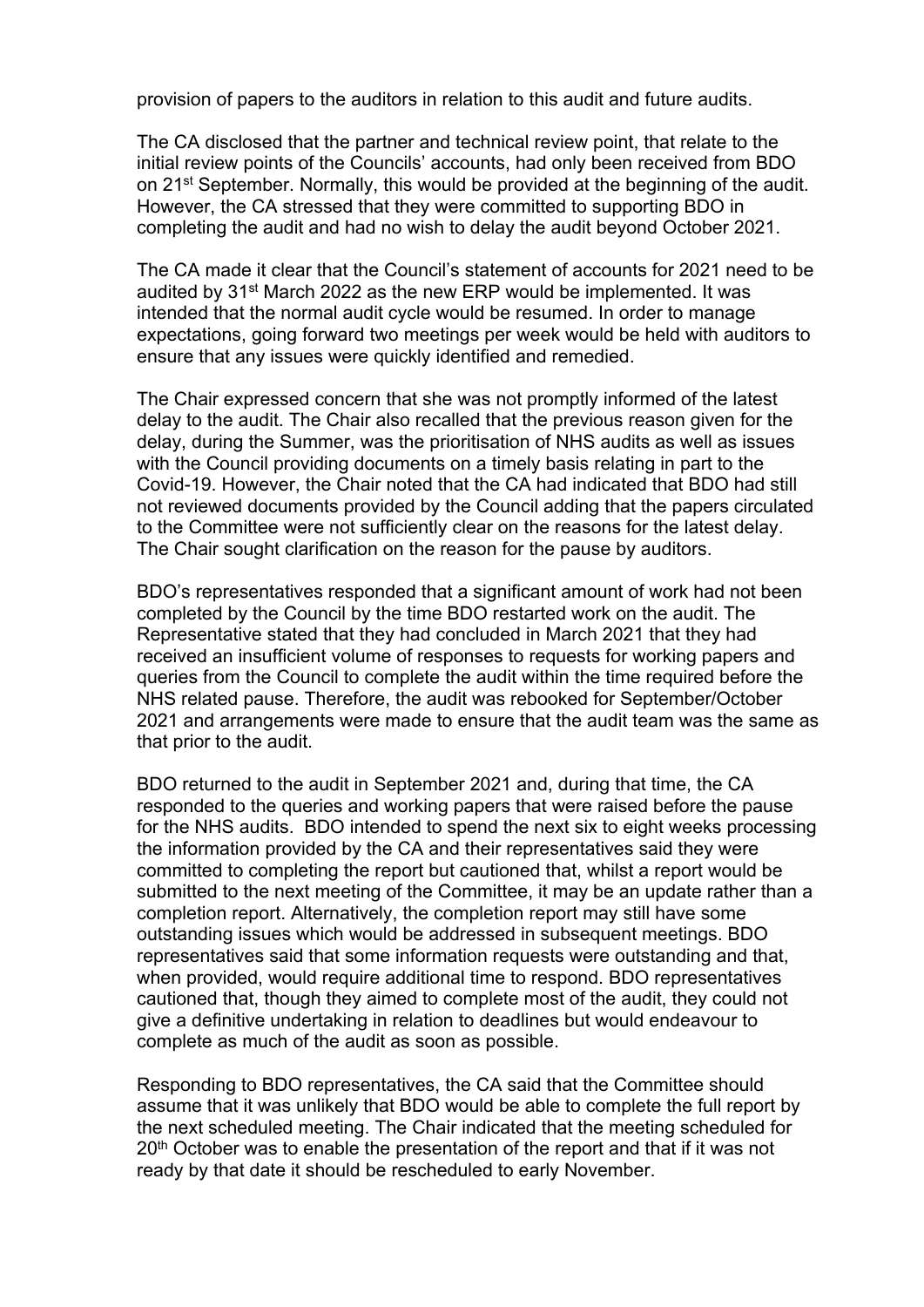However, BDO would send an update report to Committee members in mid-October if the October meeting was cancelled.

The Committee noted the update.

### **22. Review of Gifts and Hospitality Registers**

The Head of Law (HoL) updated the Committee. A table had been enclosed with the papers setting out gifts and hospitality received and the name of the officers and councillors who received them.

The Chair noted that some names had not been included. The HoL responded that the omissions related to service users and, owing to the privacy provisions of the Human Rights Act, their details could not be placed in a publicly available document.

In response to questioning, the HoL said that it was difficult to attach a monetary value to certain gifts and hospitality, however in such circumstances councillors and officers should consult with the monitoring officer in order to determine an estimate and that gifts and hospitality should be declared as soon as possible. The CFO clarified gifts and hospitality were usually not in cash but were in the form of an invitation/ticket to an event or a physical gift. Offers of cash must be declined and offers of hospitality must be linked to Council business and/or the wellbeing of the community. The HoL and CFO said that if councillors were in doubt, they should err on the side of caution and declare it or speak to the monitoring officer.

The Committee noted the report.

### **23. Standards Complaints update**

The HoL updated the Committee.

There was one complaint outstanding and the councillor in question was unwell. The investigation was continuing in consideration of this.

In response to questioning, the HoL disclosed that the monitoring officer provided an update in April 2021 on how complaints could be moved forward but this related to new complaints as opposed to existing ones.

The Chair clarified that, owing to the need for confidentiality, information sharing was restricted but stated that, given the need for oversight, more information needed to be shared with the Committee, however the Chair would speak to the monitoring officer to discuss how to balance the Committee's need to know with the need to safeguard confidentiality.

The Committee requested clarification on the type of the complaints were dealt with by the monitoring officer and those referred to the Committee. The HoL added that the monitoring officer had sent out an email to all members explaining the extent of the information that could and could not be sent out and the HoL offered to meet with Committee members should they require further information. The HoL would re-circulate the monitoring officer's email.